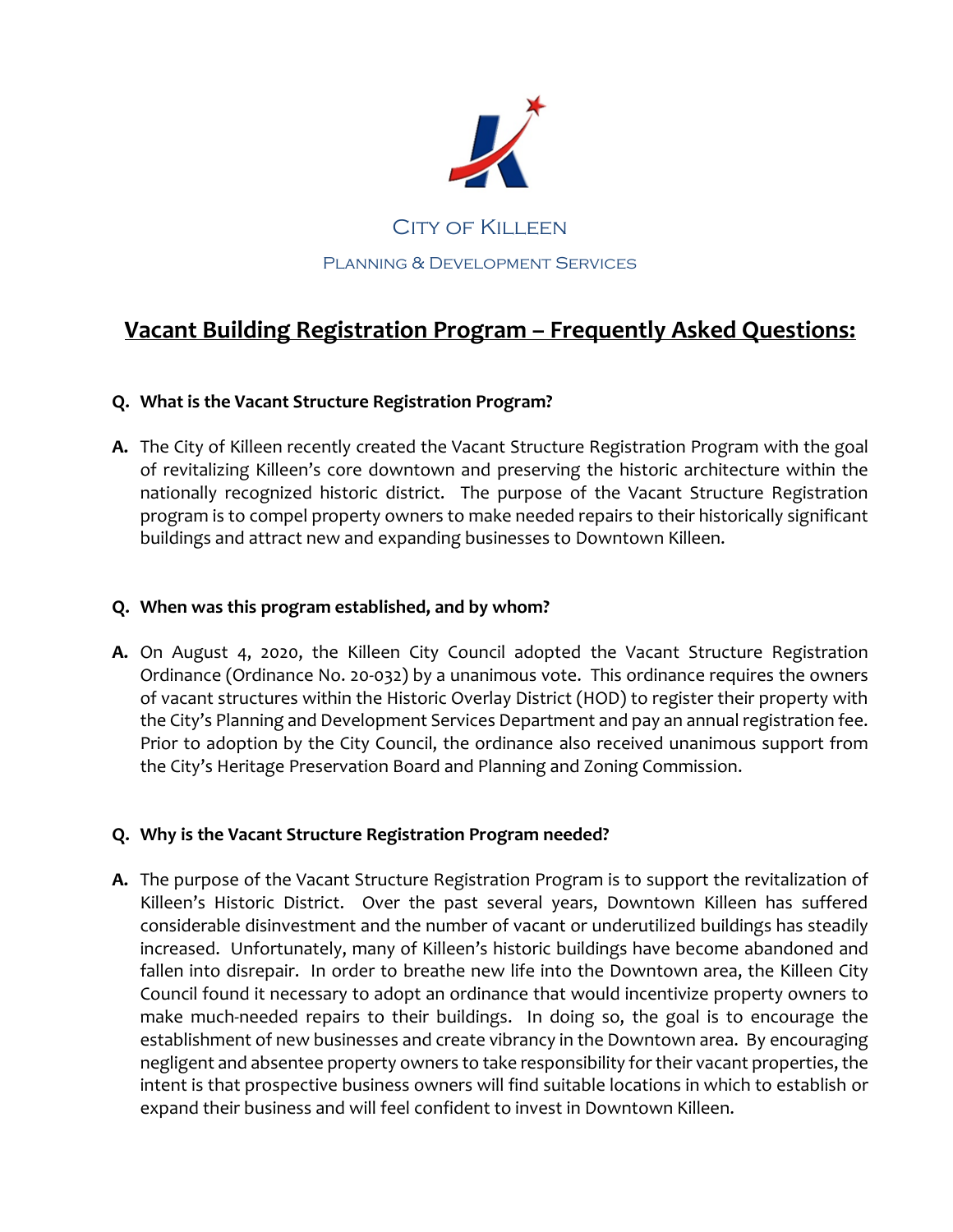## **Q. What properties are impacted by the Vacant Structure Registration Program?**

**A.** The Vacant Structure Registration Ordinance requires the owners of vacant buildings within the Historic Overlay District (HOD) to register their property with the City's Planning and Development Services Department. The HOD consists of approximately seven square blocks within the core of Downtown Killeen and is comprised of commercial buildings constructed between 1895 and 1960. This area, also known as the Killeen Downtown Historic District, was listed on the National Register of Historic Places in 2014 and is nationally recognized for its historic and architectural significance.

### **Q. Who is required to participate in the Vacant Structure Registration Program?**

**A.** This program is geared toward buildings within the HOD that have been vacant for more than one month. The ordinance defines a vacant structure as one in which "all activity for which the structure was built or intended to be used has ceased, or reasonably appears to have ceased, for thirty (30) days or more." This means the owner of a building which has seen no visible activity for more than 30 days is required to complete the registration process and pay any associated fees. Any building within the HOD that does not have a Certificate of Occupancy or does not have an active utility account may be deemed to be vacant.

# **Q. What is the process to register a vacant building?**

**A.** The owner of a vacant building or structure has ninety (90) days from the date that written notice is issued by the City that the building has been deemed vacant within which to register their property. Upon issuance of a notice to register, the owner of the vacant building must complete the Vacant Structure Registration form and submit all associated documentation. This includes providing a floorplan of the building, proof of property insurance, a no trespass affidavit, and a Comprehensive Plan of Action Form detailing a timeline for correcting code enforcement violations, conducting rehabilitation and maintenance of the structure, and a plan for making use of the building. The Comprehensive Plan of Action Form must be updated every six (6) months. The property owner is also responsible for paying all fees associated with the registration of their vacant structure. If a building remains vacant for more than one year, the property must be re-registered each year.

### **Q. What fees are associated with the Vacant Structure Registration Program?**

**A.** The fee to register a vacant structure is five hundred dollars (\$500.00) for the first year it is vacant. After the first year, the registration fee increases by fifty dollars (\$50.00) per year for each year the building remains vacant. At the time of registration, the City will also collect an inspection fee in the amount of one cent (\$0.01) per square foot. For those property owners who fail to register their building by the registration deadline, a one hundred and fifty dollar (\$150.00) late fee will also be assessed.